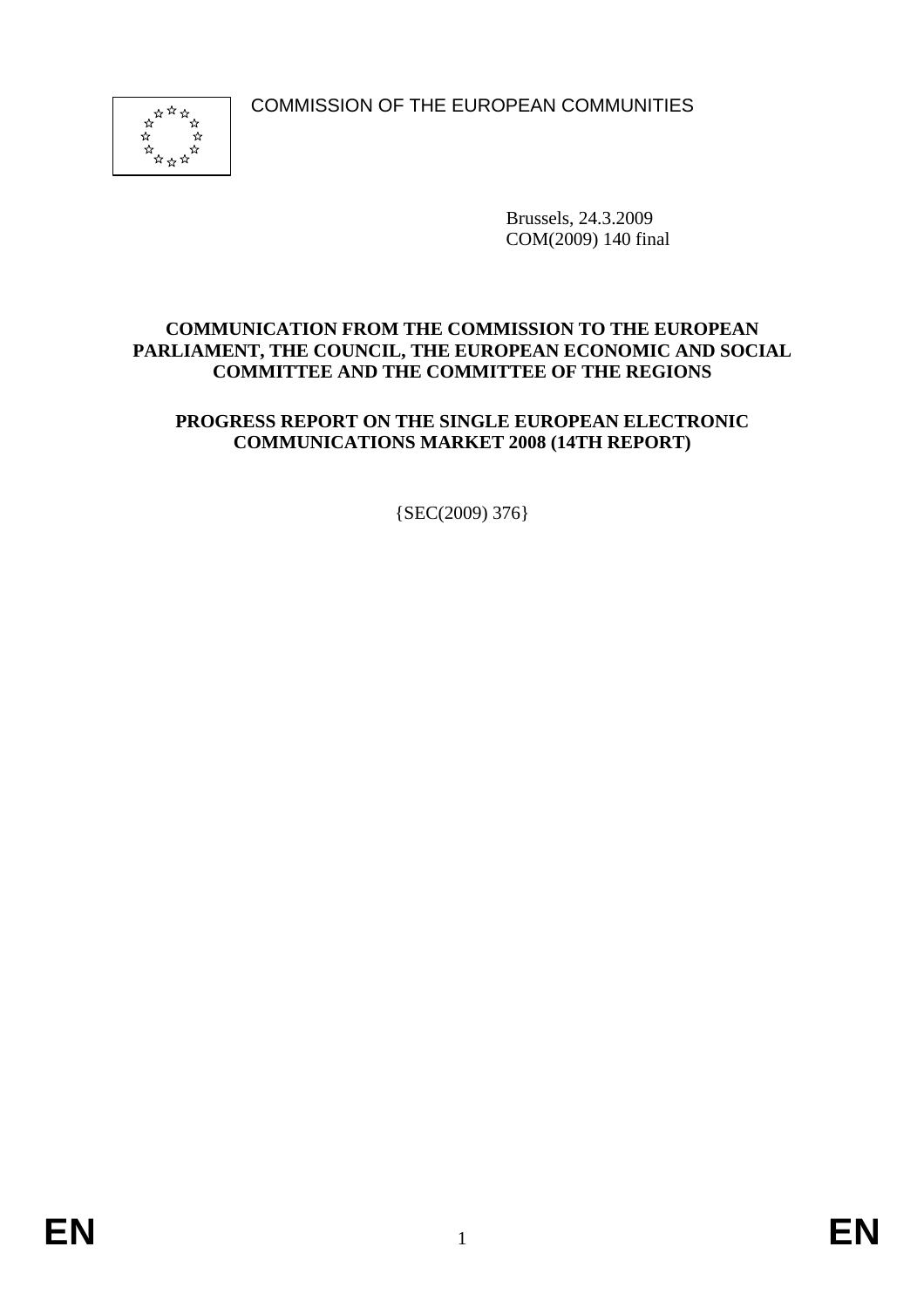#### **1. INTRODUCTION**

The electronic communications sector in the EU is continuing to bring significant benefits to users and consumers. EU countries are world leaders in broadband take-up, mobile Internet is growing rapidly, prices for most services are continuing to fall and consumers are increasingly availing themselves of bundled services. While the sector is not immune to the current economic crisis<sup>1</sup>, a certain resilience is provided by the relatively strong cash flows due to the essential nature of basic telecoms services, increasingly offered at flat rates, as well as by the relatively low debt levels. Revenues are continuing to grow and in real terms the sector is growing faster than the economy. However, the increasingly challenging environment makes it necessary to adopt a regulatory approach that will enhance predictability and certainty and create a level playing field in the EU's single market.

Despite consumer gains, the full potential of a competitive telecoms market is still impeded by ineffective and inconsistent implementation of regulation. For example, approaches to Next Generation Access (NGA) are fragmented and regulatory methods for setting mobile termination rates remain diverse. A more cohesive approach to such emerging and existing regulatory challenges is needed to improve certainty and give consumers and businesses alike greater opportunities to benefit from a strengthened and more competitive single market.

As part of the drive to ensure effective and consistent regulation, the Commission is finalising a Recommendation on the regulatory treatment of fixed and mobile termination rates and preparing a Recommendation on regulated access to NGA networks.

More generally, the Commission's proposals<sup>2</sup> to reform the EU's regulatory framework aim to empower consumers, boost genuine competition and remove structural obstacles which continue to impede the development of the internal market. These proposals are currently under discussion in the European Parliament and the Council.

This Communication reports on developments in the electronic communications sector in  $2008^3$ .

# **2. MARKET DEVELOPMENTS**

In 2008, the EU's telecoms sector continued to grow, at  $1.3\%$ <sup>4</sup> in real terms, which compares to a 1% real increase in GDP for the economy overall. The sector is withstanding the current sharp deterioration in the economic climate relatively better than other sectors thanks to the stability of cash flow for most operators but, like the rest of the economy, is now facing difficulties in accessing credit which will inevitably affect its capacity to invest.

The prices of most standard communications services have continued to fall and the electronic communications sector has continued to have a dampening effect on inflation. Overall, the average European consumer of electronic communications services was better off in 2008 than the year before.

<sup>1</sup> The current crisis is different from the downturn in 2002, which affected the telecom sector specifically.

COM(2007) 697-699.

<sup>3</sup> Unless otherwise indicated the situation is that at 31 December 2008 and the market data are those applying at 1 October 2008.

EITO November 2008.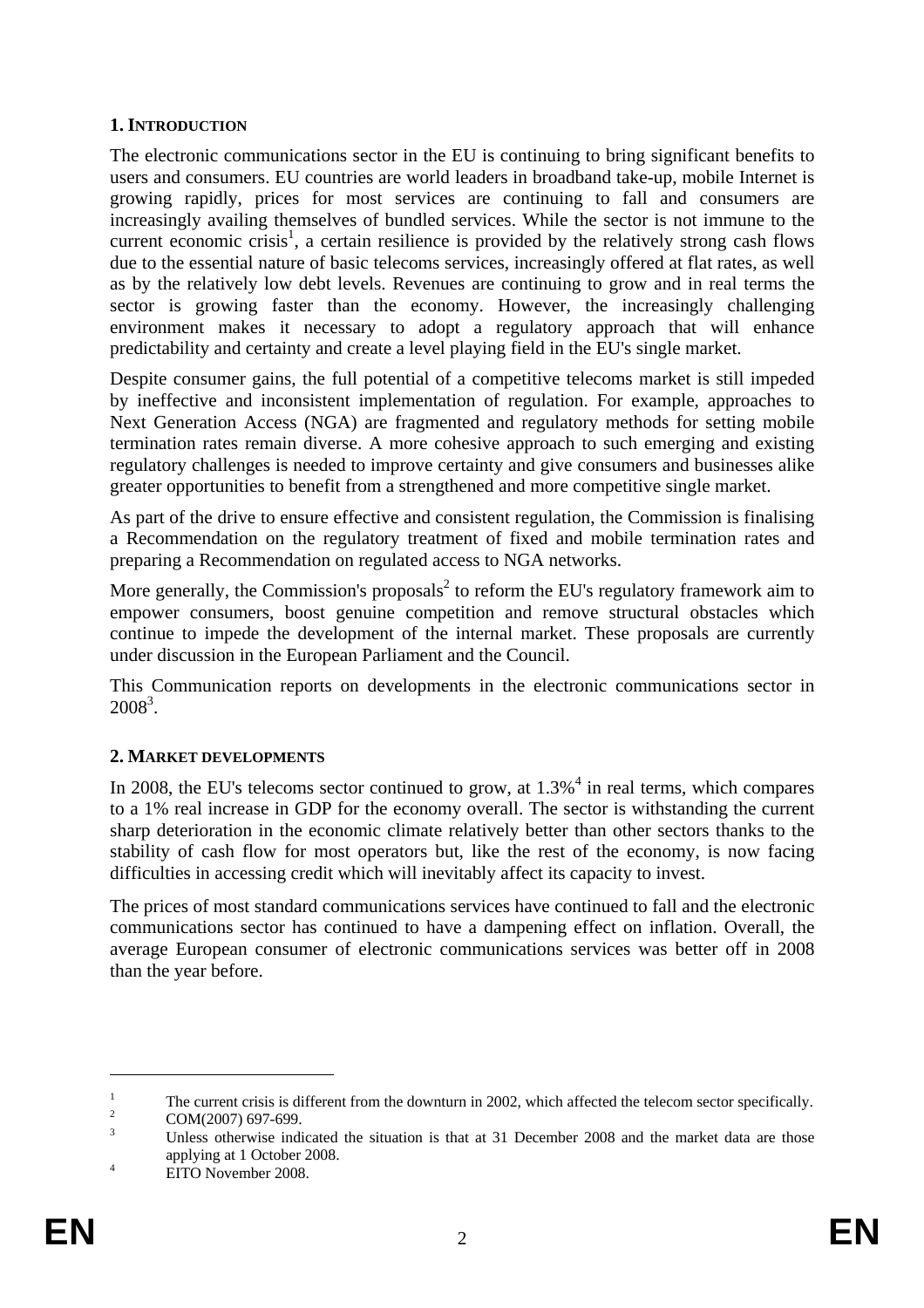

Consumers also benefited from wider availability of new services such as mobile broadband and fixed broadband via fibre, increasing the potential for network-based competition. A particularly important feature in 2008 was the increase in both fixed and mobile number portability, which facilitates switching and is a key instrument for boosting competition. .

The EU also contributed to these trends by intervening where competition was insufficient to deliver lower prices. A good example is the EU Roaming Regulation<sup>5</sup>, which has led to a decrease in roaming prices of around 60%. In 2009, the scope of the Roaming Regulation, which is currently being debated in the European Parliament and the Council, is expected to be extended to include excessive prices for SMS and data roaming services.

#### **Investments and Revenues**

In 2008, the revenues of the telecoms sector accounted for over 52% of those of the whole ICT sector. Data for 2007 collected by the National Regulatory Authorities (NRAs) indicate that the revenues of the EU telecom sector reached almost €357 billion, or 2.9% of GDP.

http://ec.europa.eu/information\_society/activities/roaming/regulation/index\_en.htm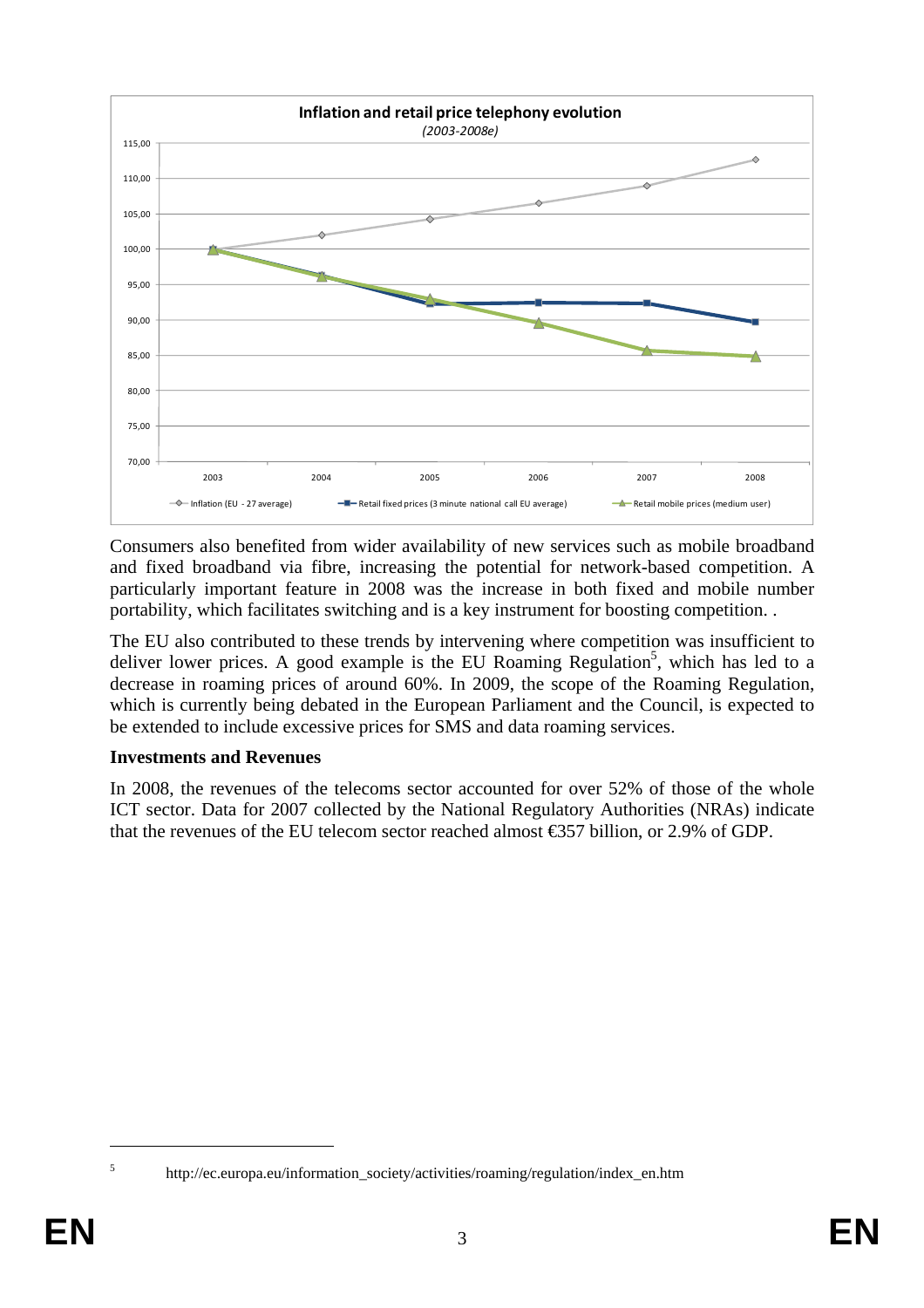

Data for investment in the Netherlands and UK come from OECD estimates.

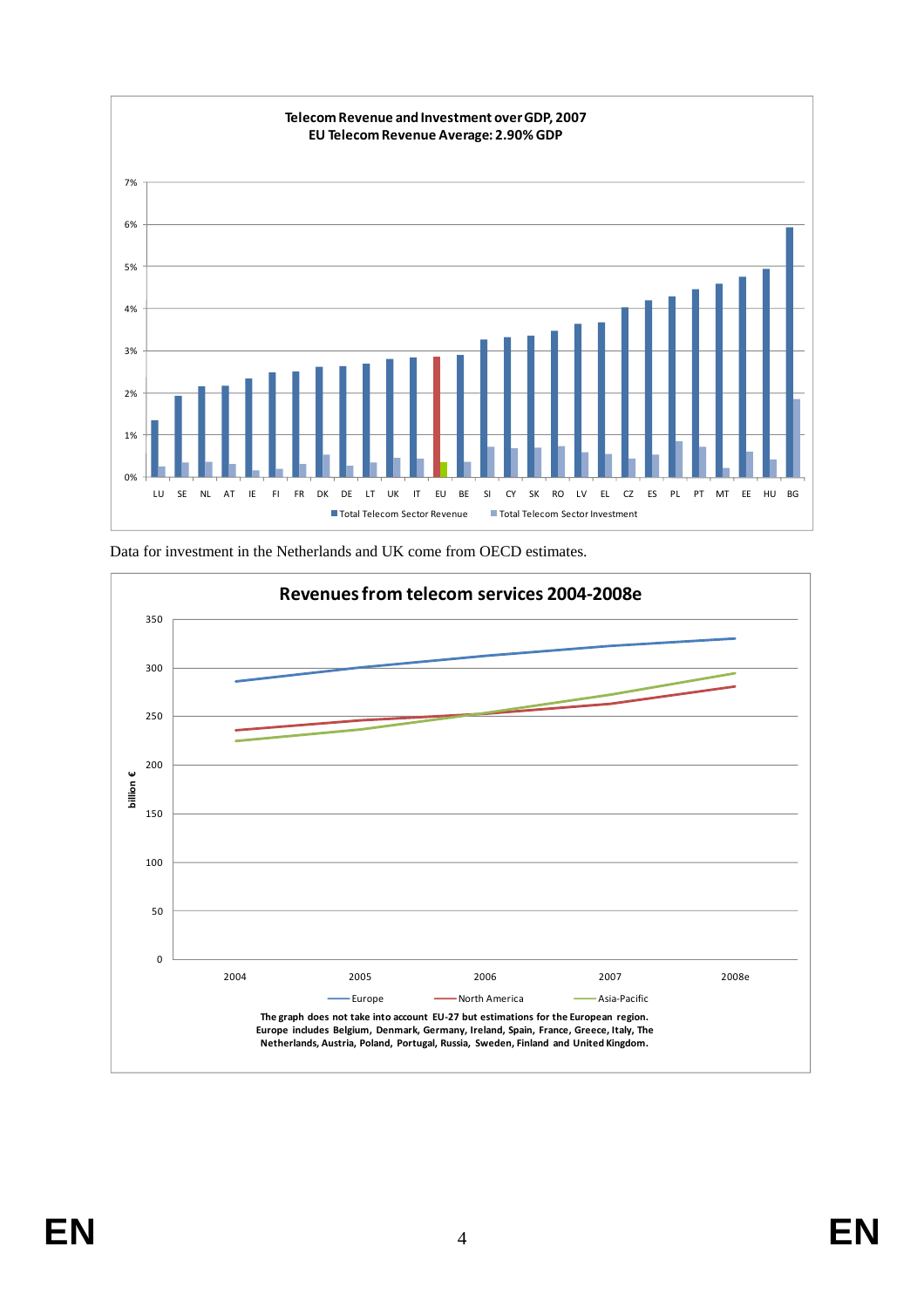In 2007 investment increased by around 1.5%, thus marking the sixth consecutive year of growth. This trend is likely to continue in 2008 although with a flattening trend as a consequence of the financial crisis $<sup>6</sup>$ .</sup>

The market capitalisation of the telecom sector has declined since the beginning of 2008, but less markedly than that of other sectors. The Dow Jones  $S X K P<sup>7</sup>$  index, which captures the performance of the whole sector, has declined by 20%, which compares to 25% for the wider economy<sup>8</sup>.

### **Mobile**

The mobile market remains the most dynamic part of the electronic communications sector, due to increasing call volumes and the take-off of mobile broadband.

In general, prices for mobile services fell during the year, mainly as a result of a decrease in the prices for mobile voice services and domestic SMS. The resulting lower revenues for operators have, though, been partially offset by increased volumes. However, as the following chart shows, prices throughout the EU still vary widely. Some of the variations may well reflect differences in local costs and purchasing power, some may be due to differing business models, and some may be due to competitive conditions, but the variations overall are so great that the differences are unlikely to be due to such factors alone. Regulatory differences between Member States appear to contribute substantially to these variations.



<sup>6</sup> EITO November 2008.

<sup>7</sup> Dow Jones SXKP Telecoms Index (as of 22 August 2008): see Annex for constituents

<sup>8</sup> As measured by the Dow Jones 50 Stoxx Index.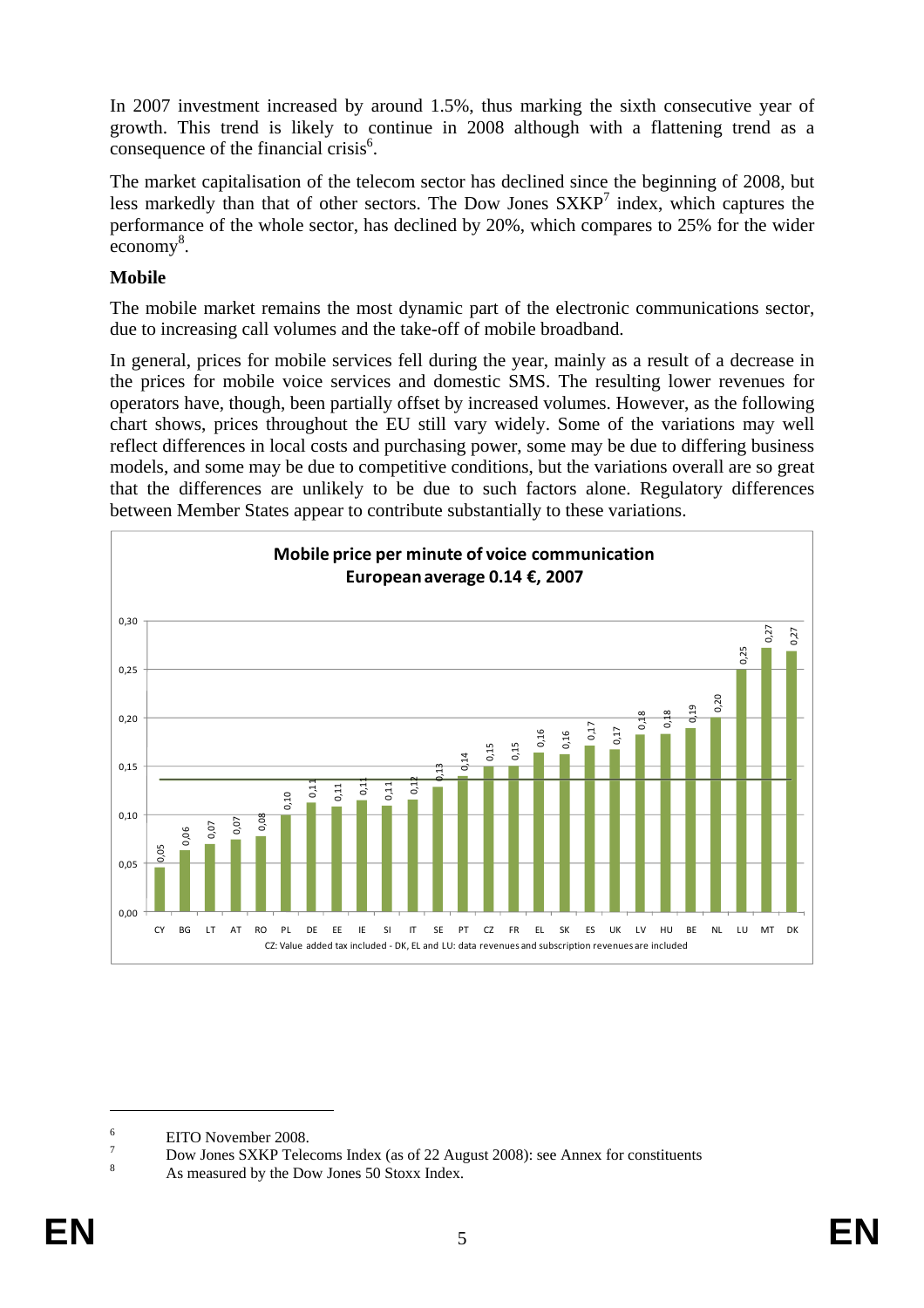

For the purposes of the above graphs, baskets using 2002 OECD methodology have been used.<sup>9</sup>

Since 2004, mobile telephony prices, as measured by the so-called "OECD baskets methodology", have decreased by 34.5% for all consumer profiles.

Mobile Internet services now account for around 3% of industry turnover, and are continuing to show strong signs of growth. The growing demand for mobile broadband services demonstrates the need for a more coordinated approach to management of spectrum resources at Community level, which is a key aim of the Commission's review proposals.

SMS account for an estimated 11% of mobile operators' total revenues. While prices per SMS have remained stable, operators are using 'buckets' of SMS which can be very cheap on a per SMS basis at national level and can generate considerable volumes. It became apparent last year that some operators had begun offering data services through flat-rate data tariffs. Revenues from mobile Internet services are higher in Europe than in the United States.

However, these national-level trends are not reflected in prices for SMS roaming and, to some extent, prices for data roaming services, which remain unjustifiably high across the EU. It is for these reasons that the Commission has adopted proposals to extend the current Roaming Regulation to include such services.

The average EU mobile penetration rate, already at a very high level last year, continued to grow from  $112\%$  to  $119\%$ <sup>10</sup>. The use of "3G" services is also increasing and it is estimated that at the end of 2008 there were around 91.3 million users in the EU (15.5% of the total mobile operators' subscribers). The average market share of the leading operators decreased by around 3%, having been stable over the previous two years.

 $\overline{9}$ Further details can be found in the Annexes.

According to OECD data, mobile penetration was 87% for the USA and 84% for Japan in 2007.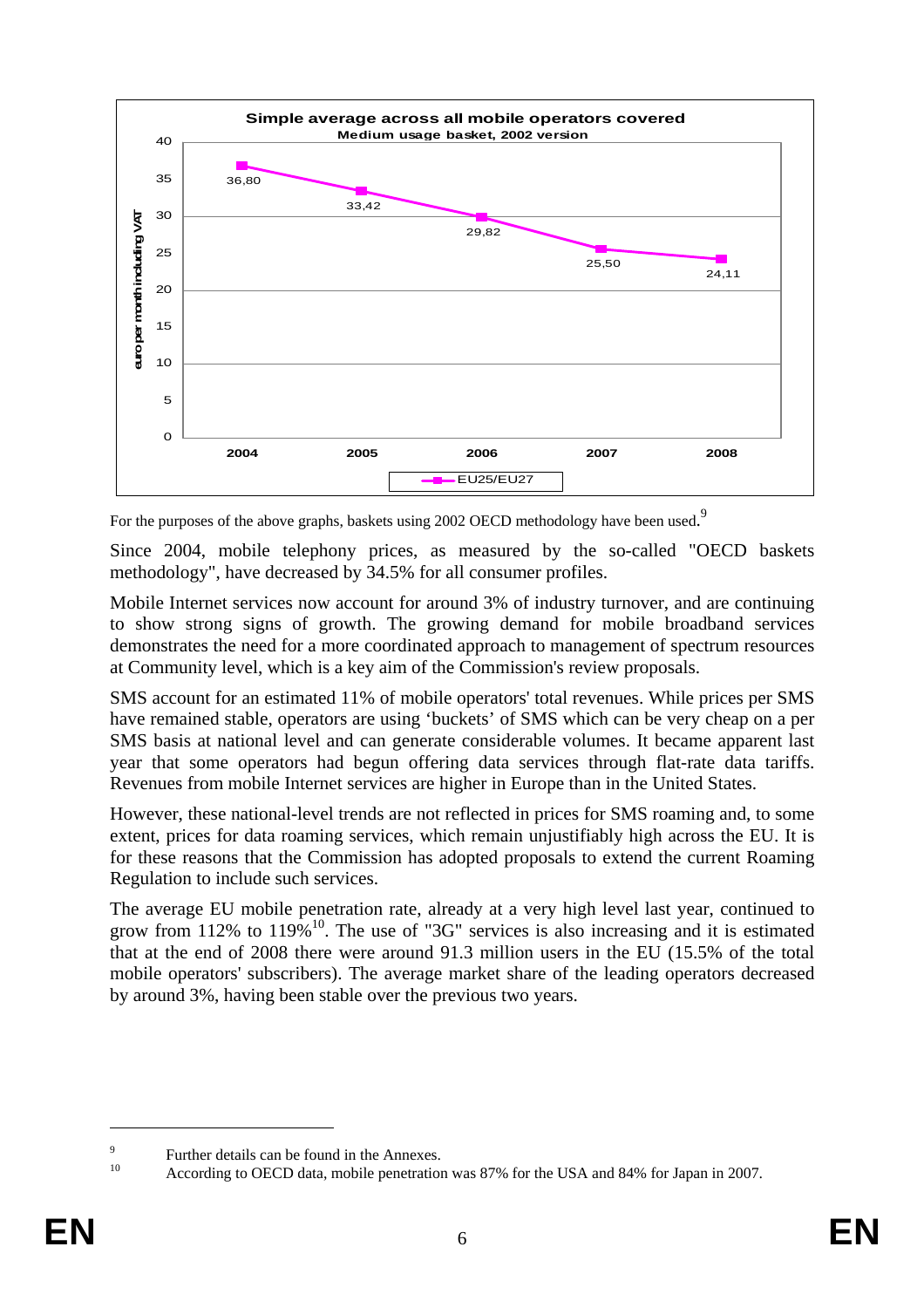

# **Mobile termination rates**

The intervention of NRAs has continued to reduce mobile termination rates (MTRs) although they remain rather high. In October 2008, the average value of these rates was 8.55 euro cents, a reduction of 11.6% compared to the 9.67 cents of October 2007. There is still huge variation in individual rates, from 2.10 cents in Cyprus to 15.92 cents in Bulgaria.

#### **Fixed voice**

In 2008, the traditional fixed market for voice calls continued to decline at a rate of 5% of revenues, which is similar to 2007. The substitution of services over traditional switched networks by mobile and broadband services (e.g. Voice over broadband calls) largely explains this trend.

Fixed incumbents' market shares are, on average, stabilising, although in some countries the incumbent's share has increased. There has been a considerable increase in direct access from alternative operators: five percentage points between July 2007 and July 2008 to 18.6% of subscribers.

Prices are generally stabilising, although they have increased in certain local calls markets. Regarding the fixed interconnection market, wholesale prices are also stabilising.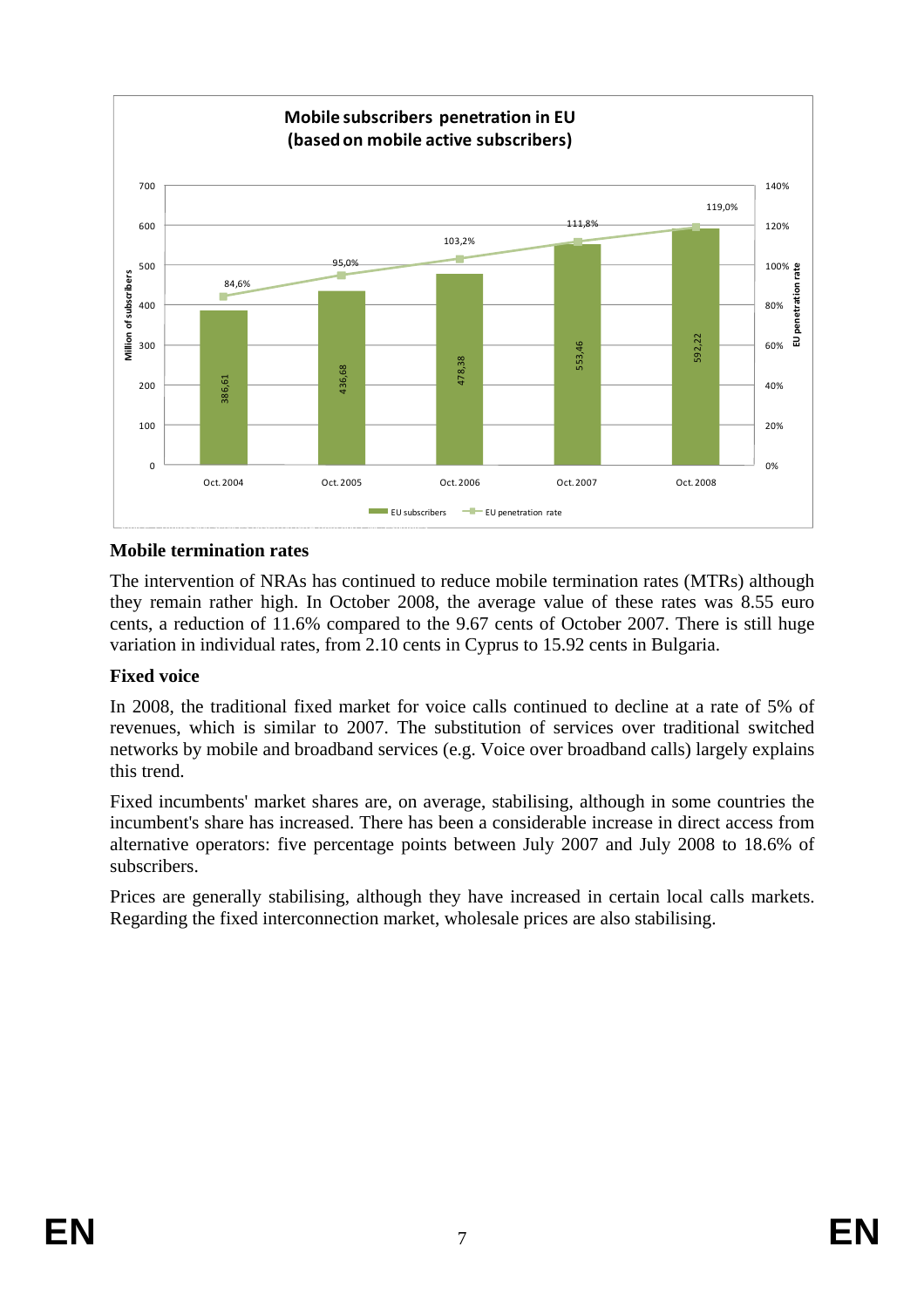

# **VoIP and convergence**

VoIP continues to replace traditional fixed voice telephony. The managed VoIP market share has almost doubled to 8.33% of the EU market.

12.25% of the European population now subscribe to bundled offers, which is an increase of 33.3% on last year. $11$ 

#### **Pricing**

Prices for both 3-minute and 10-minute national calls declined by 11.7% during the year, which is the biggest drop since 2004.

<sup>&</sup>lt;sup>11</sup> Bundled offer means a commercial offer of two or more services marketed as a single offer and offered for a single price.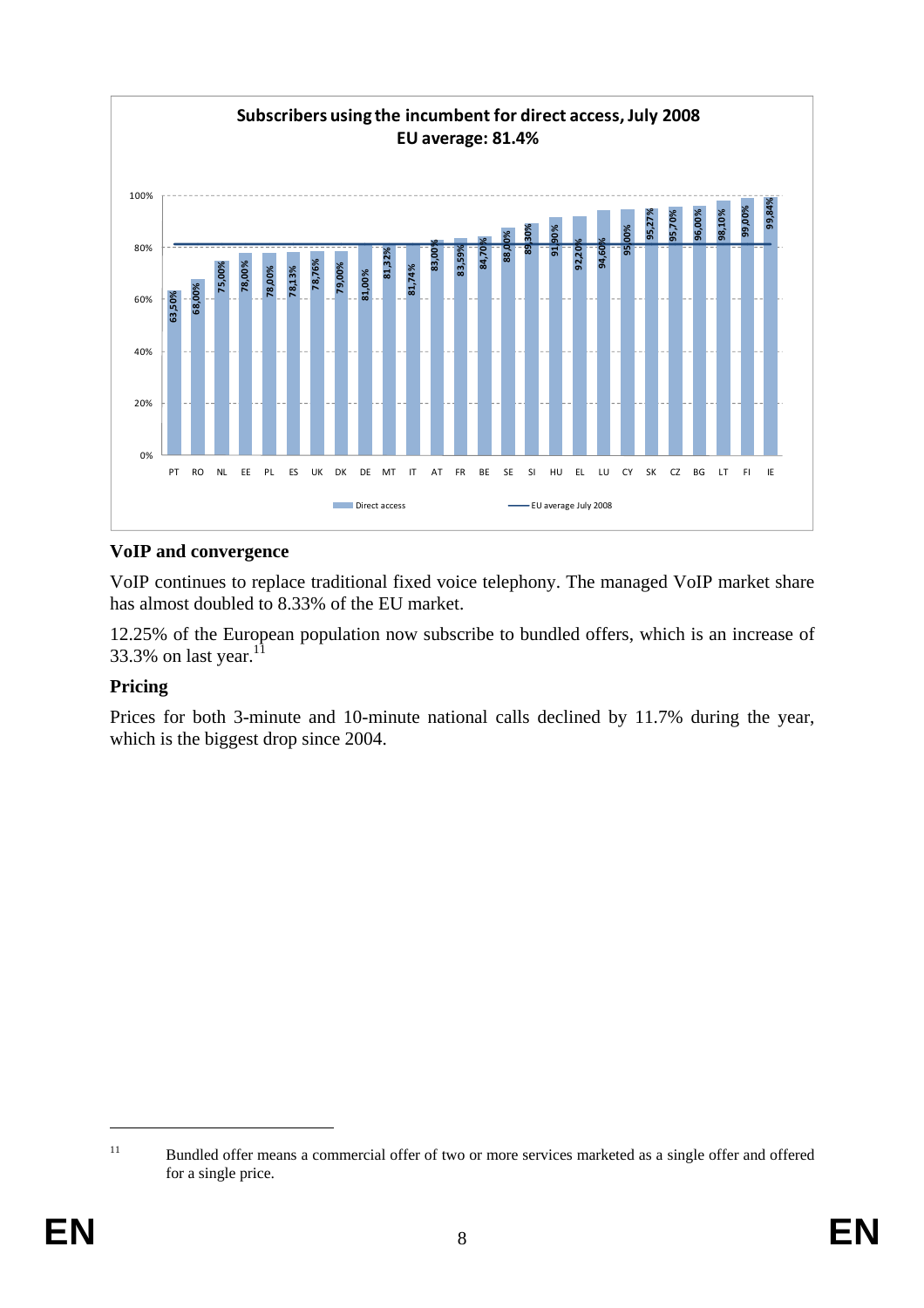

### **Broadband**

Fixed broadband penetration continued to grow in 2008 with 14 million new lines added, bringing EU average fixed broadband penetration to 22.9%.



The top EU countries remained world leaders in broadband penetration. Nine EU countries are currently ahead of the USA and the EU is catching up with Japan and Australia.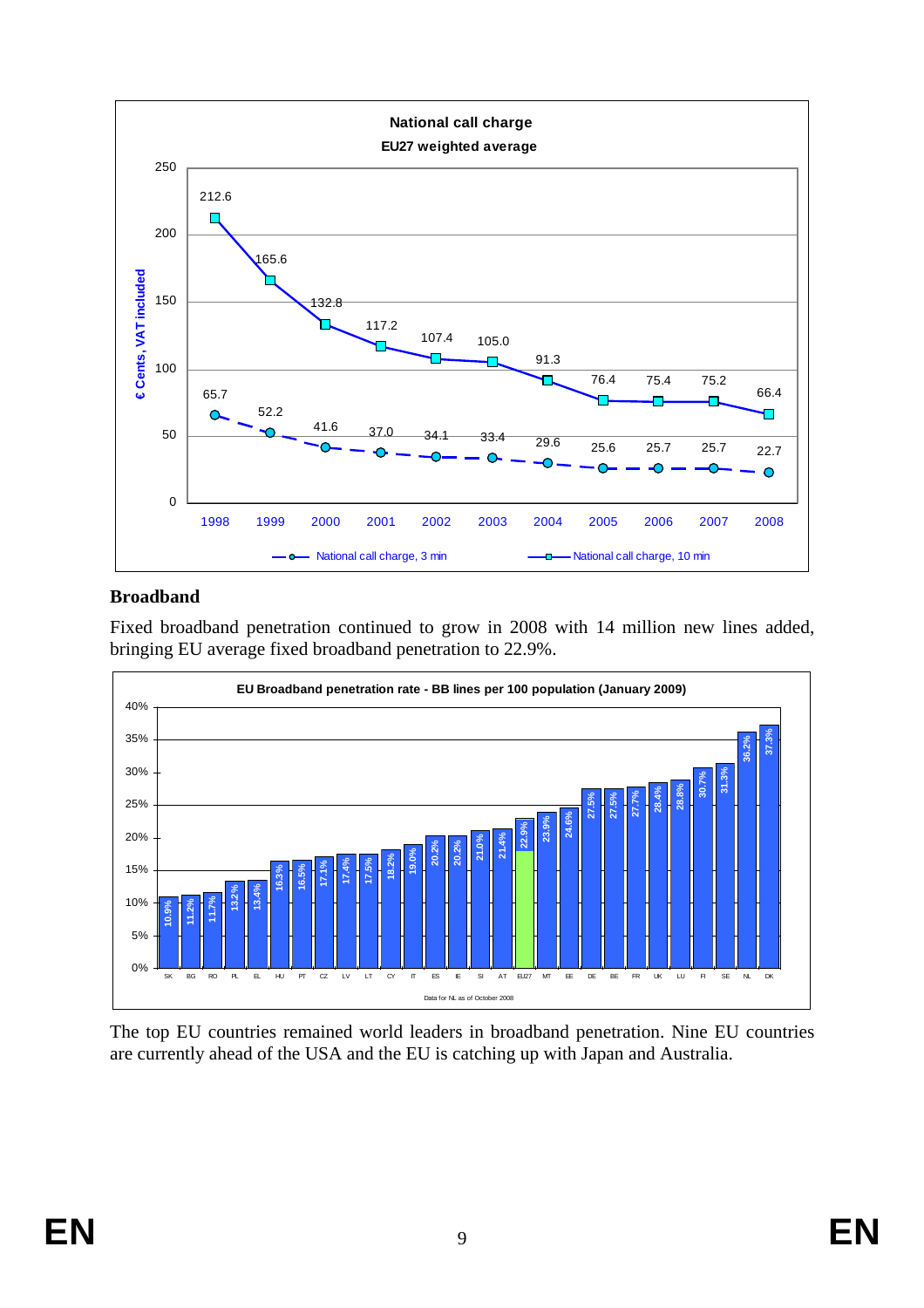

The gap between the best and the worst-performing countries in Europe is narrowing even though the difference remains significant: 26.3 percentage points between the worstperforming country (Slovakia) and the best (Denmark).

DSL remains the main broadband technology in the EU, but alternative technologies are gaining ground (fibre and wireless). High growth of unbundled local loop-based products continues and now represents 69.3% of all DSL lines used by alternative operators. Wholesale access prices are decreasing. The Commission will consider the implications of these developments in its Recommendation on NGA.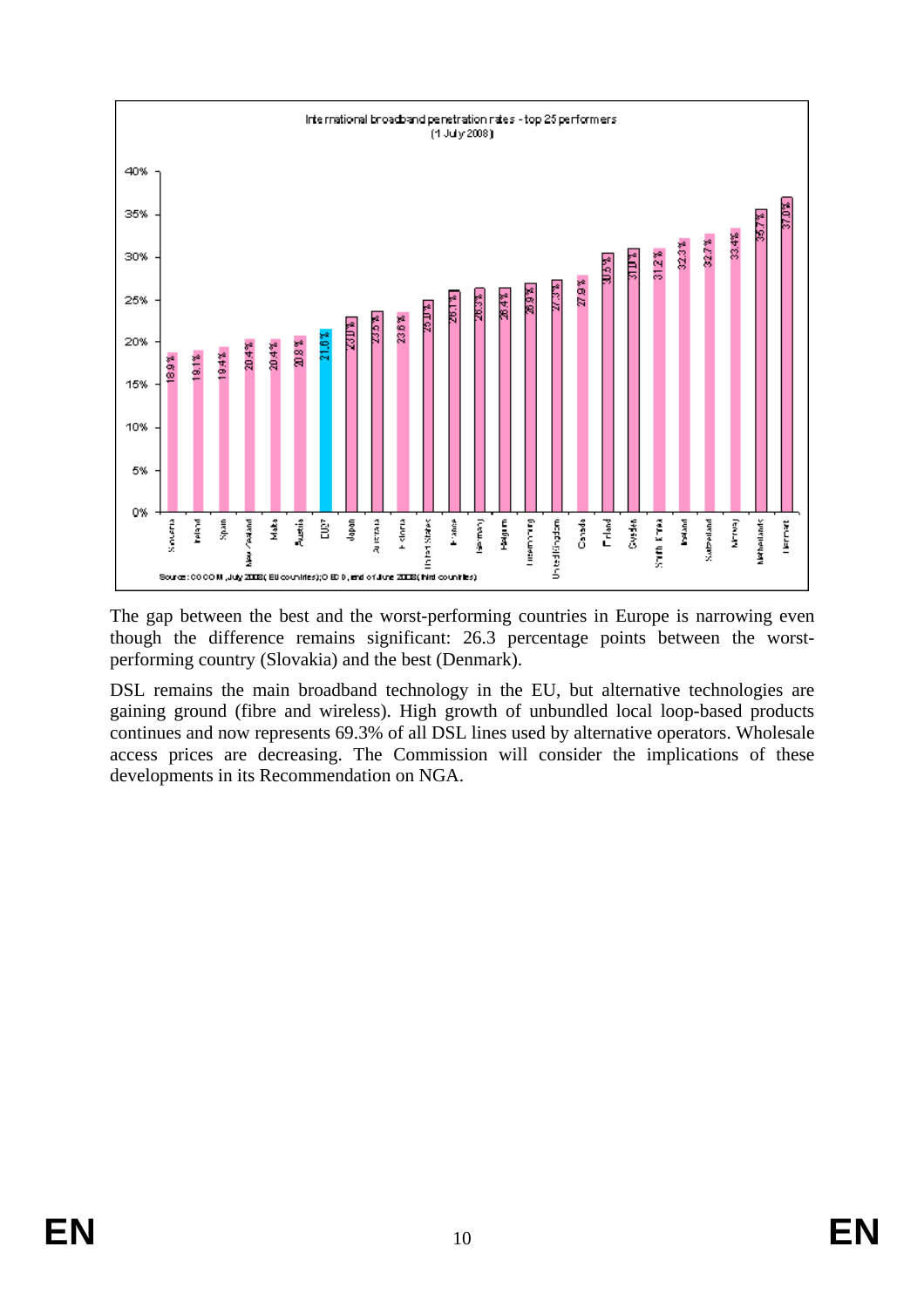

Prices of broadband subscriptions continue to fall.

Three quarters of broadband lines in the EU have download speeds of 2 mega bits per second (Mbps) and above, a speed that supports TV over the Internet, for example.



Mobile broadband is starting to take off (13% penetration on average). The number of mobile broadband connections using only dedicated data cards/modems/keys is, however, significantly lower (2.8% penetration). Mobile broadband subscriptions are becoming a viable alternative to fixed broadband in a number of countries, even though mobile technologies generally allow transmission speeds below those of wired technologies.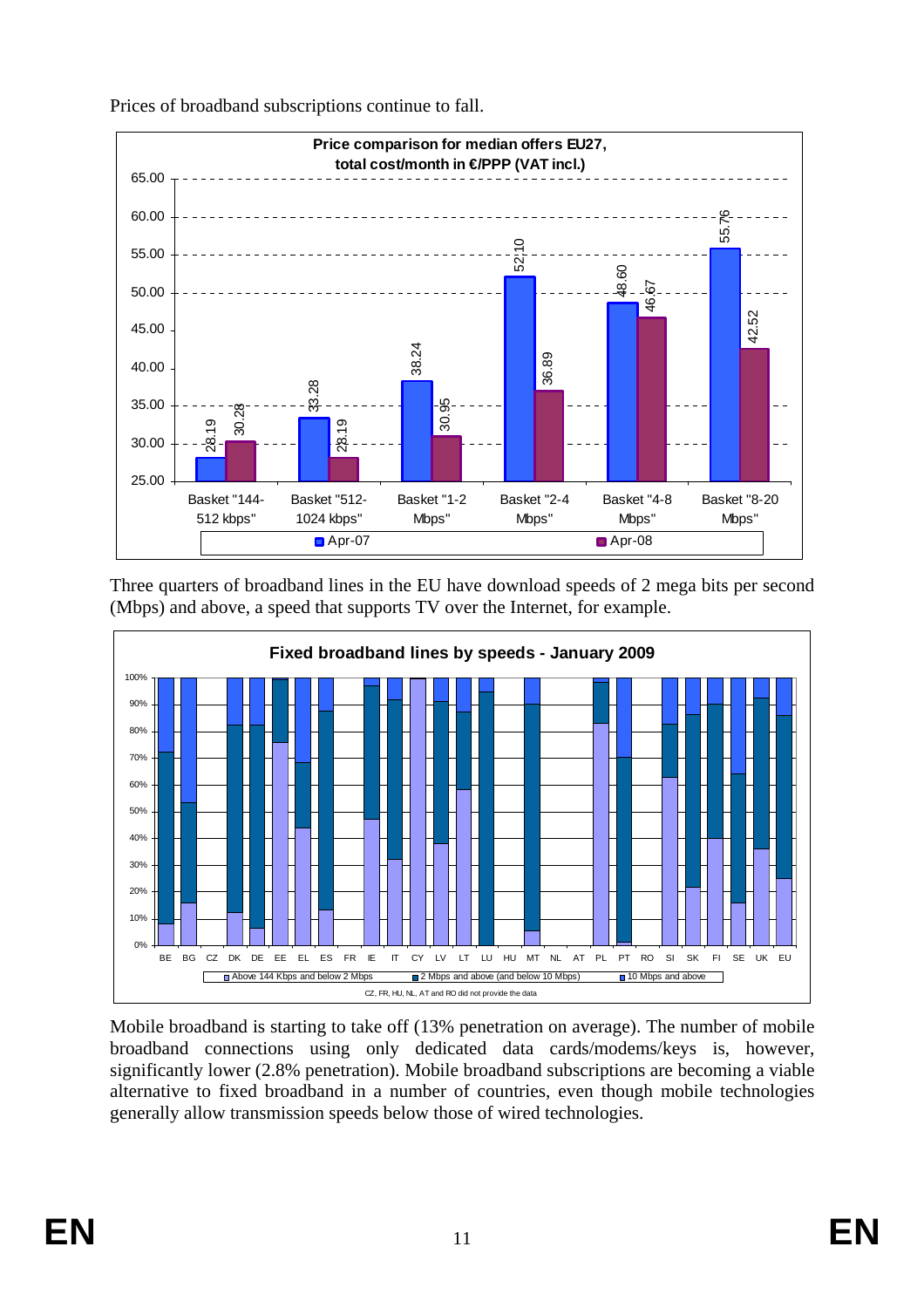

Member States' policies seeking to bridge the digital divide are starting to pay off, but more needs to be done to further narrow the gap. At the end of 2007 DSL networks were available to 93% of the European population, although 30% of the rural population do not yet benefit from access<sup>12</sup>

### **3. REGULATORY ENVIRONMENT**

### **Institutional framework**

#### *Independence of NRAs*

Independent NRAs are a prerequisite for ensuring fair and effective regulation of the sector. Independence may be compromised in particular where Member States still have control over operators. The Commission had to launch infringement proceedings against Lithuania, Latvia and Luxembourg to ensure effective separation between regulatory functions and ownership/control functions. The case concerning Luxembourg was closed in early 2009. The conditions for the appointment or removal of the head of the NRA led the Commission to refer Poland to the Court of Justice and to launch an infringement proceeding against Romania. The Commission services are also examining the conditions under which the head of the Slovakian NRA was dismissed. Effective separation between regulatory and ownership functions led the Commission to close the corresponding infringement proceeding against Bulgaria.

#### *NRA powers and resources*

While resources remain an issue of concern in some Member States, generally speaking most NRAs seem to be equipped with the appropriate legal powers to carry out the tasks provided for in the regulatory framework. The Commission opened an infringement proceeding against Sweden for the lack of appropriate authority to deal with interconnection disputes.

<sup>&</sup>lt;sup>12</sup> COM(2008) 572 on the scope of Universal Service - the Commission opened a debate on the future of universal service with particular reference to broadband services.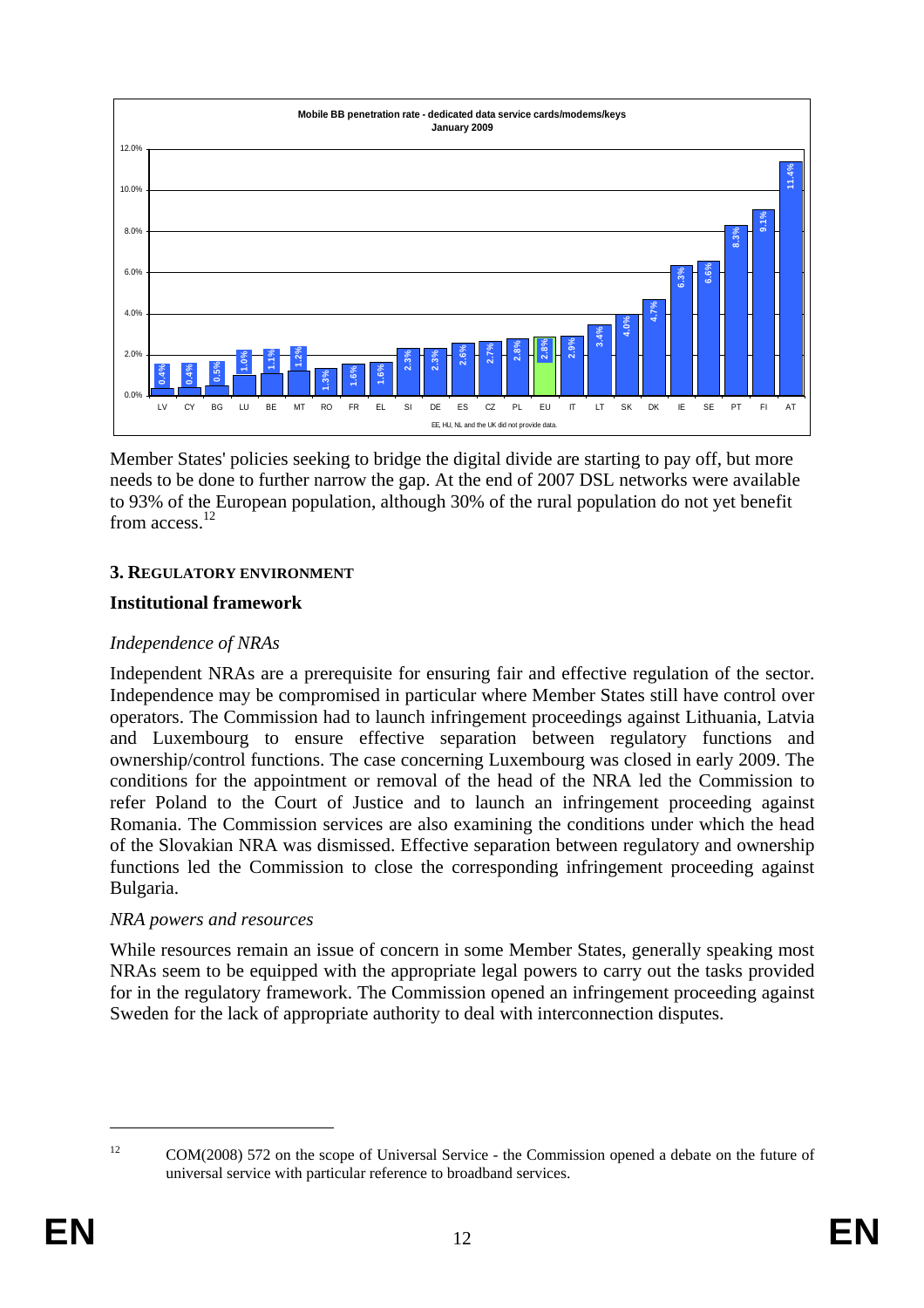# *Appeals*

Systematic appeals and lengthy procedures continue to undermine legal certainty and effective implementation of the framework in a number of Member States (e.g. Belgium, Hungary, Portugal, Romania and Sweden). In contrast, efforts to address these issues have been made in Greece and Poland. In the meantime, the Court of Justice has provided clarification on the types of undertaking or users eligible to appeal decisions of NRAs, which is expected to broaden the number of eligible parties in certain Member States (e.g. Sweden) and will increase legal protection by improving the standing of competitors.

#### **Regulatory measures**

# *Market analysis*

Significant progress was made with the second round of market analyses and in some cases the third round has already started (e.g. Finland, Austria and Hungary). Following some recent notifications all Member States have now completed the first round of market analyses with the exception of Bulgaria, Poland and Romania.

### *Remedies*

Many Member States are failing to implement and enforce remedies properly or in a timely manner. In addition to the United Kingdom, some other Member States have considered the possibility, and even commenced the initial stages, of some form of separation of the SMP operator. In Sweden, a law has been adopted to enable the NRA to impose functional separation on the incumbent upon approval by the Commission.

On the basis of its experience in implementing the regulatory framework, the Commission will continue to support and work with NRAs in order to enhance predictability and improve certainty in the market.

Inconsistency in the approach to remedies continues to be a problem as indicated below:

# *Broadband*

Whilst several access products such as bitstream or naked DSL were finally made available in some countries (e.g. Germany, Slovenia, Spain), in others (e.g. Bulgaria, Slovakia, Hungary, Cyprus, Sweden, Latvia) problems such as the lack of, or delay in, implementation of the remedies imposed, inappropriate technical or economic conditions for the available access products, or inconsistency between the conditions for different access products led to low take-up of these products and made it difficult for alternative operators to compete.

The approaches to setting price control obligations for wholesale broadband access vary significantly across Member States. Some NRAs rely on "retail minus" methodologies while others apply cost-orientation. Some NRAs have not been able to implement the costorientation obligations which they have imposed and rely in the meantime on other methods such as benchmarking (e.g. Portugal, Poland).

NRAs are also facing a major challenge regarding the regulatory treatment of bundled offers to guarantee that operators remain in a position to compete.

The issue of NGAs remains a regulatory challenge and while many NRAs have started to reflect on the regulatory treatment of NGAs and to adopt appropriate measures, some others are only at a very early stage of their discussions, which is creating uncertainty for operators as well as a lack of consistency across Member States.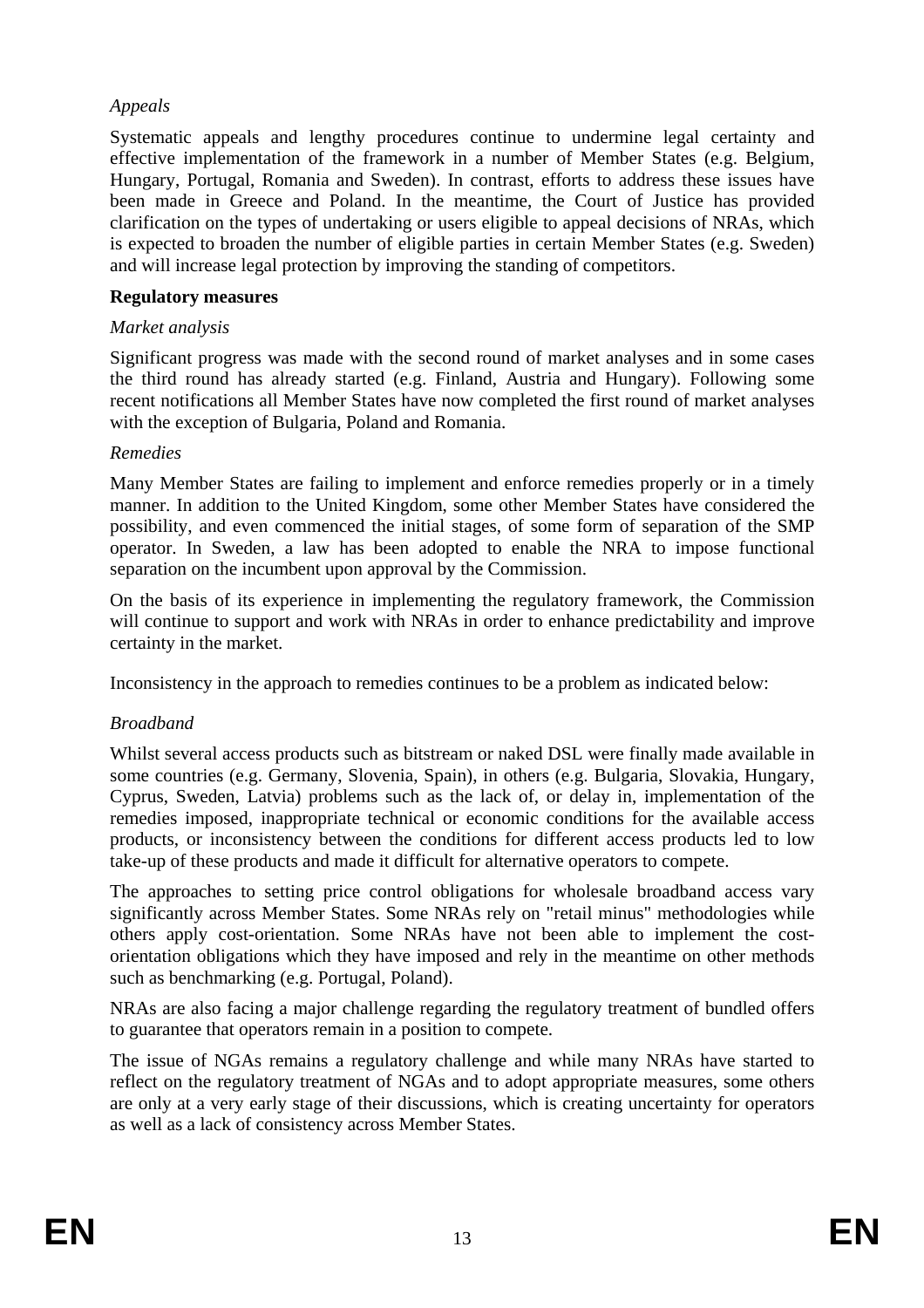Some NRAs withdrew obligations imposed in the wholesale broadband access market by defining different geographic markets (UK and Portugal).

# *Mobile*

With regard to methodologies for calculating MTRs, there are still diverging approaches. In some Member States price regulation is not imposed at all, leaving MTRs to be negotiated commercially (e.g. Slovakia). Differences also persist across the EU as to the setting of symmetric or asymmetric MTRs. As a result of these inconsistent practices, as already observed, MTRs vary greatly from one country to another.

# *Fixed*

As regards the markets for call termination, various cost accounting methodologies were applied by Member States, such as the LRIC model or historical costs.

Regulation was withdrawn from retail calls markets by many NRAs (e.g. Germany, Spain, France, Czech Republic, Ireland, the Netherlands).

During the Community consultation process the Commission noted a practice whereby, while the market definition was changed to meet the Commission's concerns, the remedies imposed in that market, where the Commission's powers are more limited, produced the same outcome as if the market definition had not been changed. The Commission's proposals to reform the EU's regulatory framework would avoid such a situation by allowing it to act also when remedies proposed by a national regulator threaten to hamper the efficient functioning of the single market.

# **Spectrum management**

- In general, Commission radio spectrum harmonisation decisions adopted up until 2007 have been implemented in most Member States, except for the decision on harmonised availability of information regarding spectrum use within the Community. In the meantime, some Member States have taken steps to introduce market-based approaches into their spectrum management practices (e.g. Denmark, Greece, the Netherlands and Portugal).
- In November 2008, the Commission proposed to update and simplify the GSM Directive to allow the introduction of new mobile services, starting with UMTS services, in the 900 MHz band. Several Member States took concrete regulatory action to allow the use of 900 MHz and 1800 MHz frequency bands for services relying on technologies other than GSM.

At EU level, the European Parliament and the Council adopted a Decision<sup>13</sup> on the selection and authorisation of systems providing mobile satellite services (MSS), aimed at creating a single market for pan-European mobile satellite services.

Greater efforts appear to be required in order to ensure effective implementation of the Commission's spectrum harmonisation decisions.

# *Digital dividend*

While certain Member States (e.g. Finland, France, UK) have seized the opportunity presented by the digital dividend to allow the deployment of innovative services, several others are intending to keep all or most of the digital dividend for broadcasting applications.

<sup>13</sup> No 626/2008/EC.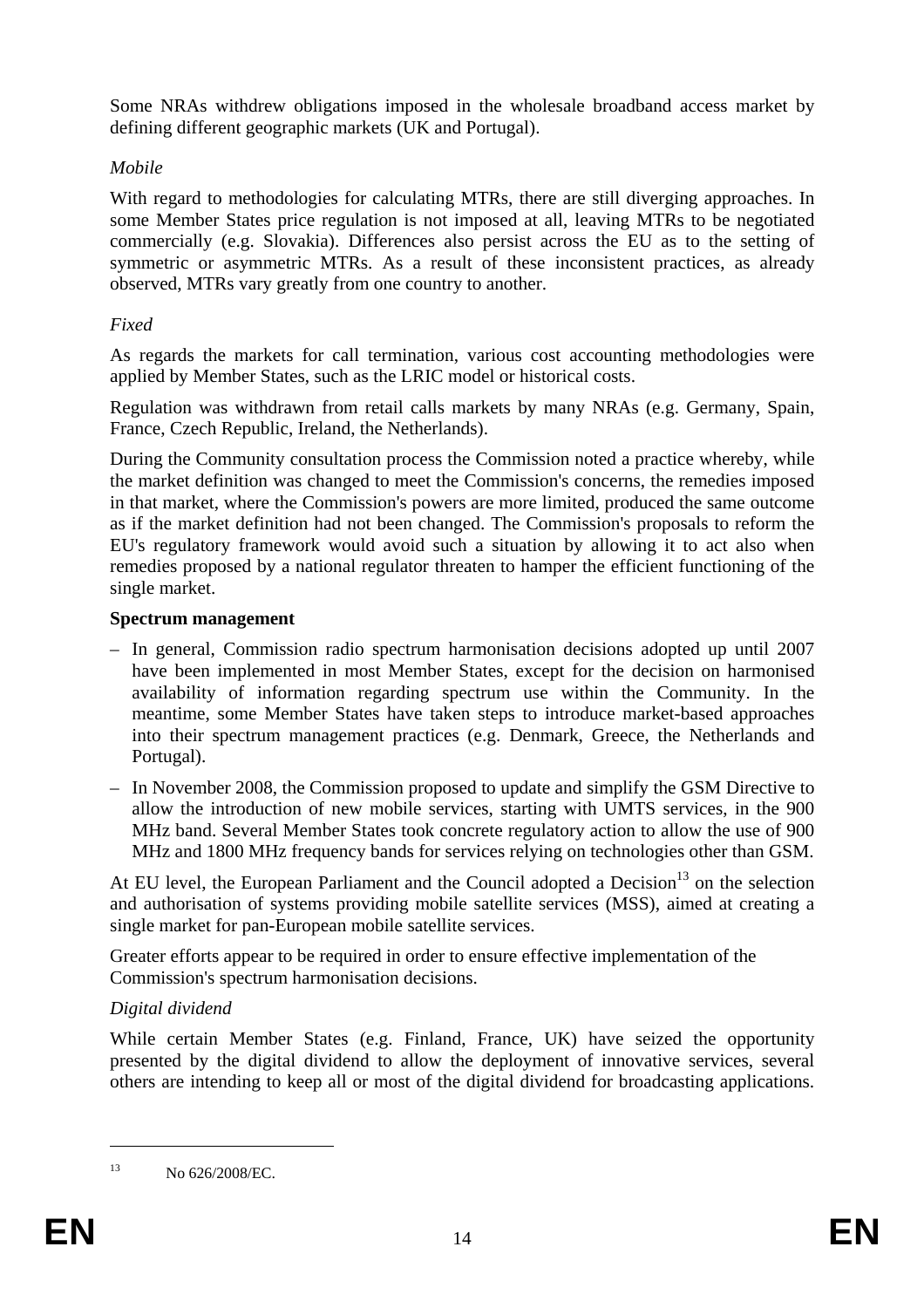Some Member States have not yet taken a decision on this issue. The Commission will, in 2009, prepare the required measures to reserve and coordinate these bands at EU level.

#### **4. CONSUMER INTEREST**

## **Tariff transparency**

A guarantee of transparent tariffs and up-to-date information on standard terms and conditions is one of the cornerstones of the consumer protection measures enshrined in the Universal Service Directive.

In this context, although more action is needed, some Member States have recognised the need for measures to improve transparency of tariffs. Various web-based price comparison tools have been developed in a number of Member States. Where such tools exist, there is a notable trend towards widening their scope to cover additional platforms as well as bundled offers.

Transparency of information relating to broadband speeds as well as maintaining the quality of broadband services appear to be issues of growing concern for consumers.

Several Member States have taken steps to ensure that customers are granted safeguards for broadband speed delivery. Codes of practice, voluntary agreements with industry and various measures on quality of service introduced in Hungary, Greece, Latvia, France and Spain lay down clear requirements regarding broadband speeds.

Several Member States have also introduced measures to reinforce transparency for premium rate and other services using non-geographic numbers, where lack of pricing information often cause concern.

#### **Universal service**

Following a regular review of the scope of universal service, the Commission issued a Communication on the subject in 2008, thereby initiating a forward-looking EU debate on the future of universal service, with particular reference to broadband services.

Several Member States have limited the scope of the current universal service obligations as some universal service elements are being delivered by the market without the need to designate any specific undertaking(s) (e.g. Czech Republic, Denmark, Hungary, Latvia).

In June 2008, the European Court of Justice issued an important ruling with regard to France, denouncing a national rule under which only those undertakings able to provide universal service for the whole of the national territory could be designated. According to the Court, Member States have an obligation to ensure the provision of universal service in a costefficient manner, whilst respecting the principles of objectivity, non-discrimination and minimum market distortion.

Many Member States appear to have found it difficult to establish comprehensive directories and directory enquiry services including both the fixed and mobile subscribers who have consented to be listed. The Commission opened a total of 11 infringement proceedings in this regard, all of which have been closed as the services have become available, with the exception of the case concerning Portugal, which is pending before the ECJ. However, comprehensive directories and directory enquiry services are not yet available in Bulgaria and Romania.

Service providers have voiced concern with respect to retention rates applied by mobile network operators for calls made to directory enquiry services.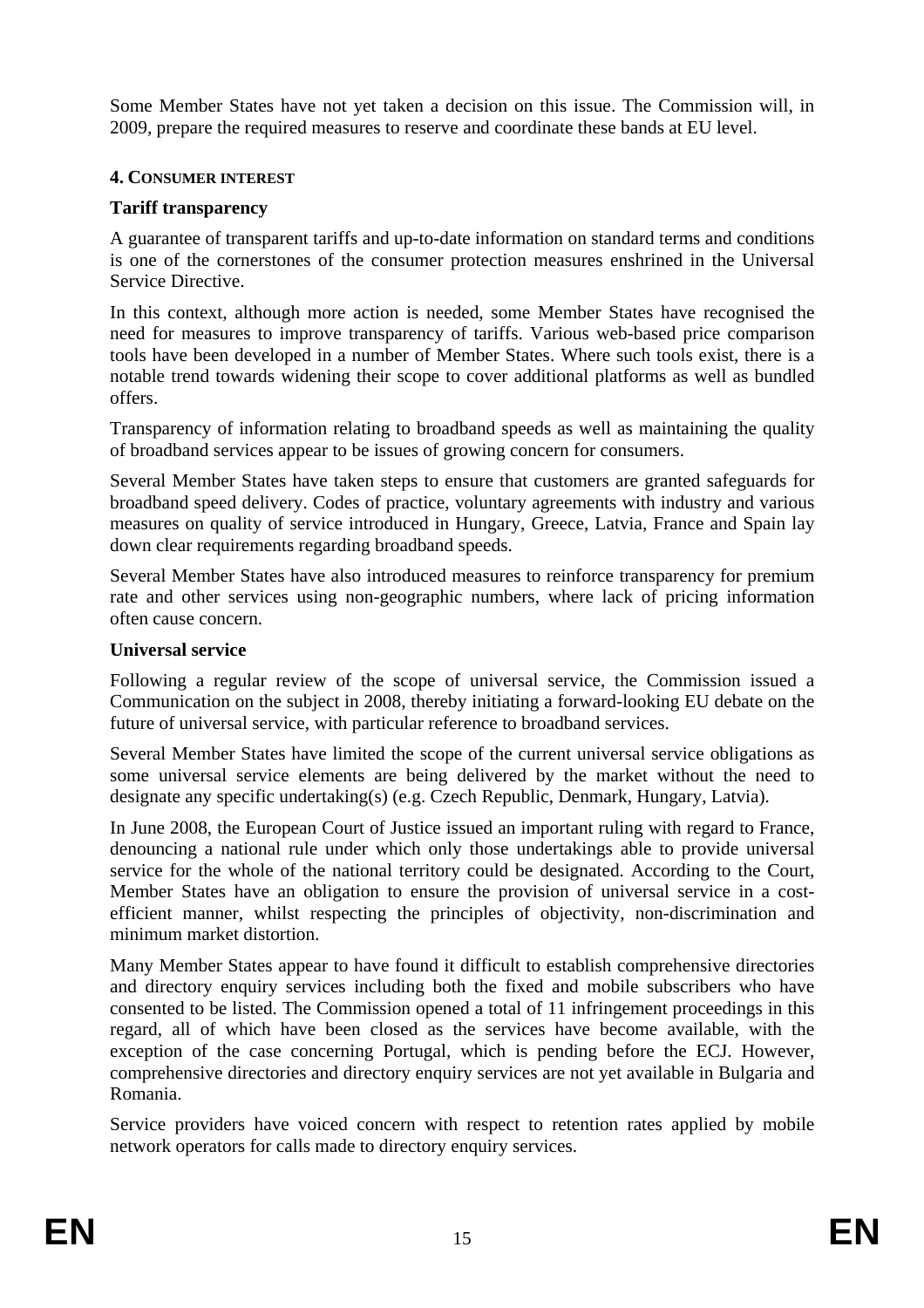# **Number portability**

Number portability is now available for both mobile and fixed users in all Member States with the exception of Bulgaria (for fixed numbers), the latter having been granted an exemption until January 2009 under the accession agreement.

The number of ported mobile numbers increased over the past year (14.1 million more in  $2008$ <sup>14</sup>. Since its introduction 60.2 million subscribers (10.3% of mobile numbers) had ported their number by October 2008 (8.3% in October 2007).

Since the introduction of fixed number portability, almost 26 million subscribers had ported their numbers by October 2008 (a 37% increase on 2007).

The prices applied for number portability vary to a great extent. While no wholesale charge is applied in some countries, e.g. Estonia and Spain (for mobile) and Germany (for fixed), these charges are as high as  $\epsilon$ 49 for fixed number portability in Slovakia and  $\epsilon$ 45 for mobile number portability in Malta.



The time aspect is crucially important. In October 2008, the European average time taken for mobile number portability was 8.5 days and for fixed number portability was 7.5 days (7.8 days in October 2007).

The time taken varies significantly across Member States which cannot be justified by national circumstances. There is therefore considerable scope to reduce the time taken for number portability, which is why the Commission has recommended a duration of one day in its Review proposals. At least six Member States (UK, Portugal, Spain, Slovakia, Italy, Poland) have proposed to shorten the time taken to port numbers to between one and five days.

<sup>&</sup>lt;sup>14</sup> Figures for UK not available.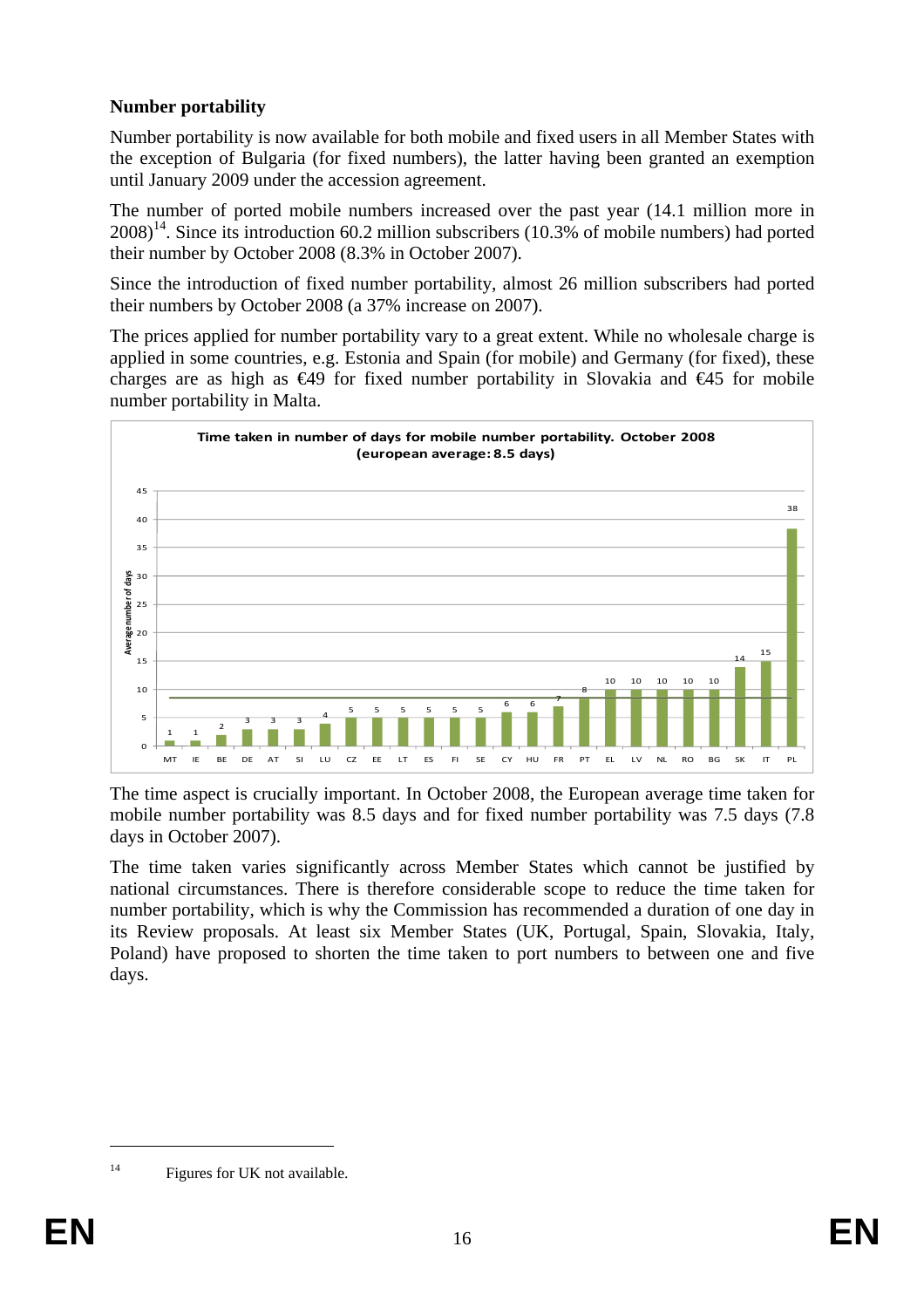

*(Data from Denmark and Luxembourg not available)* 

# **European emergency number 112**

The single European emergency number 112 can now be dialled to contact emergency services from fixed and mobile phones free of charge anywhere in the EU. However, there are still some areas for improvement, such as the provision of caller location information for 112 calls from mobile phones, the handling of calls and raising of awareness.

The infringement proceeding against Bulgaria for non-availability of 112 was closed in early 2009, and out of seven infringement proceedings for failure to ensure the provision of caller location information for 112 calls as of January 2009, four resulted in judgments (the Netherlands, Lithuania, Slovakia and Italy). Only Slovakia has so far complied with the Court's decision. Moreover, the Commission launched an infringement proceeding against Italy for failing to ensure that the handling and answering of 112 calls is as effective as for calls made to other national emergency numbers.

In June 2008, the Commission launched a website<sup>15</sup> dedicated to 112 that provides information in all the official EU languages. As a further part of the drive to highlight the 112 number, 11 February was declared European 112 Day and the Commission will continue to promote 112 and to disseminate best practice amongst Member States.

# **ePrivacy**

Despite international cooperation initiatives on enforcement, achieving genuine confidentiality and security over electronic communications remains a challenge, in particular over the Internet, as illustrated by several security breaches or controversial Internet marketing strategies in Member States (e.g. Germany, UK, Malta).

<sup>15</sup> <http://ec.europa.eu/112>